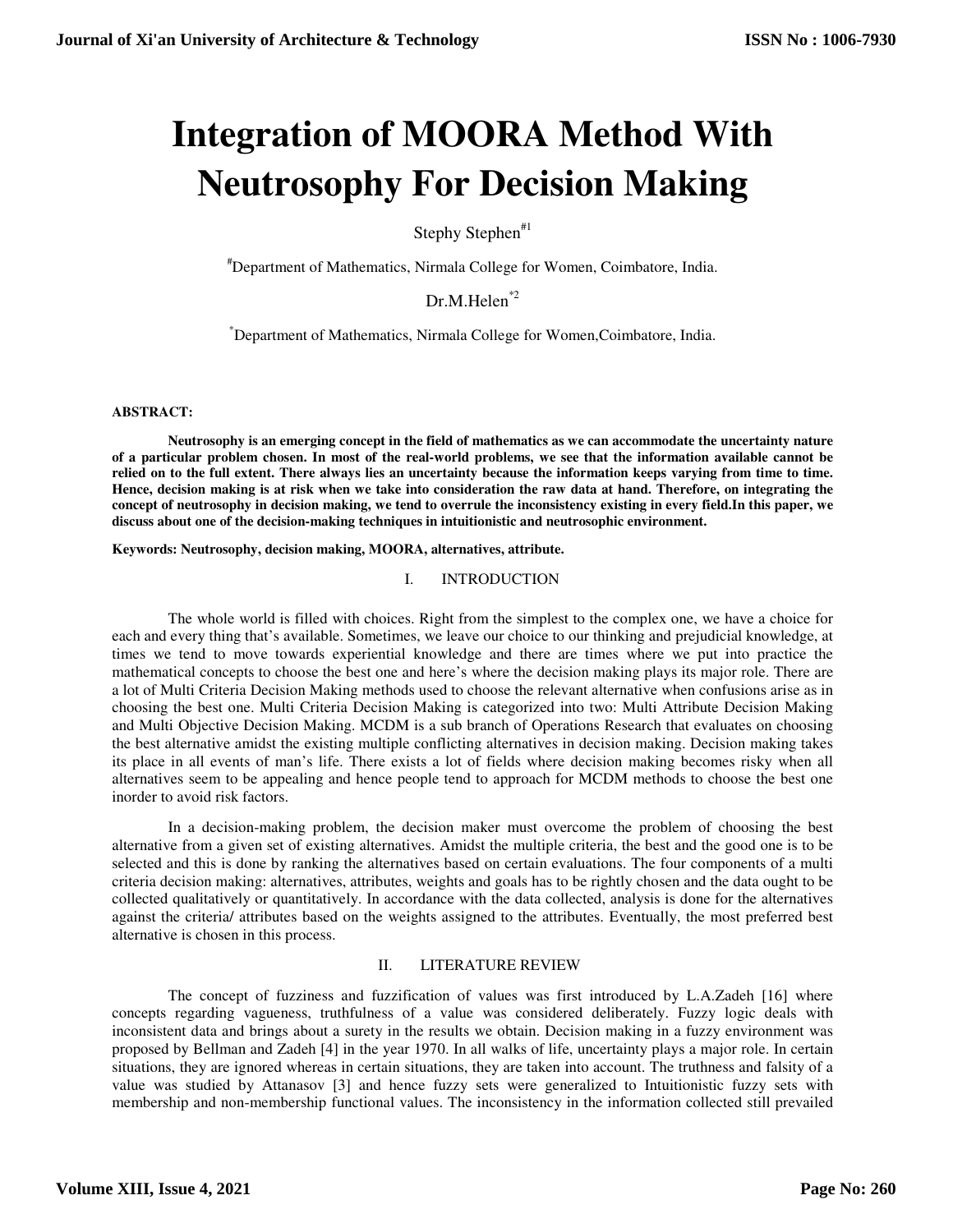and this led to the development of the concept of neutrosophy by FlorentinSmarandache[9]. This included the truth membership, false membership and indeterminacy membership of a particular value. Fuzzy linear programs with trapezoidal fuzzy numbers were studied by Ganesan and Veeramani [7]. Their work was given another perspective by Ebrahimnejad [6] with some new results. Ye [14,15] studied on neutrosophic sets and applied the concept of neutrosophy to decision making by using ranking techniques and aggregation operators. Single valuedneutrosophic sets and numbers with their generalization and application to solve real world problems were studied by Wang et al [12] and Umamageswari et al [11]. Multi Criteria decision making with the help of bipolar intuitionistic fuzzy soft set was studied by Anita et al [1]. MOORA method has found its application in various selection process. Alireza et al [18] has compiled a book on multi criteria decision making models. Perez et al [8] applied MOORA for evaluation of industrial maintenance systems. Dragisa et al [5] studied MOORA method and solved for decision making using interval data. Zaitun et al [17] implemented the concept of MOORA in determining fund recipients. Arvind and Shweta [2] proposed an integrated approach with MOORA, SWARA and WASPAS.

 In this paper, we discuss about the integration of the neutrosophic technique with the MOORA decision making method. In section 3, we put forward the basic definitions about intuitionistic fuzzy set and neutrosophic set. In section 4, we propose the MOORA method in intuitionistic environment and neutrosophic environment. In section 5, the proposed method is proved mathematically by an example and the results are compiled in section 6 so that we select the best alternative using MOORA method with intuitionistic fuzzy and neutrospohic sets

#### III. PRELIMINARIES

Definition [3]:

Let X be a non-empty fixed set. An intuitionistic fuzzy set (IFS)  $A_{IF}$  in X is an object having the form,  $A_{IF}$  $=\{ \langle x, \delta_{A_{IF}}(x), \xi_{A_{IF}}(x) \rangle | x \in X \rangle \}$ , where  $\delta_{A_{IF}}(x): X \to [0,1]$  and  $\xi_{A_{IF}}(x): X \to [0,1]$ . Here  $\delta_{A_{IF}}(x)$  represents the membership degree for the element *x* of the intuitionistic fuzzy set A and  $\xi_{A_{IF}}(x)$  denotes the non-membership degree for the element *x*. Also, we have  $0 \leq \delta_{A_{IF}}(x) + \xi_{A_{IF}}(x) \leq 1$  for each  $x \in X$ .

Definition [10]:

Let  $A_{IF} = \{ \langle x, \delta_{A_{IF}}(x), \xi_{A_{IF}}(x) \rangle \}$  and  $B_{IF} = \{ \langle x, \delta_{B_{IF}}(x), \xi_{B_{IF}}(x) \rangle \}$  then  $A \subset B$  if and only if  $\delta_{A_{IF}}(x) \leq \delta_{B_{IF}}(x)$  and  $\xi_{A_{IF}}(x) \leq \xi_{B_{IF}}(x)$  for all  $x \in X$ .

We have the following relations to be true.

 $A_{IF} = B_{IF}$ iff  $A_{IF} \subset B_{IF}$  and  $A_{IF} \supset B_{IF}$  $\tilde{A}_{IF} = \langle x, \xi_{A_{IF}}(x), \delta_{A_{IF}}(x) \rangle$  $\neg A_{IF} = \langle x, \delta_{A_{IF}}(x), \xi_{A_{IF}}(x)^c \rangle$  $A_{IF} \cup B_{IF}=$  $A_{IF} \cap B_{IF} = \langle x, \delta_{A_{IF}}(x) \cap \delta_{B_{IF}}(x), \xi_{A_{IF}}(x) \cup \xi_{B_{IF}}(x) \rangle$ 

Definition [11]:

Let  $\alpha_{IF}$  be a trapezoidal intuitionistic fuzzy number which is of the form  $\alpha_{IF}(x) = \{\langle a, b, c, d \rangle, \delta_{\alpha}(x), \delta_{\alpha}(x)\}\$  whose membership and non-membership functions are defined as follows:

$$
\delta_{\alpha}(x) = \begin{cases}\n\frac{x-a}{b-a} \delta_{\alpha} & a \leq x \leq b \\
\delta_{\alpha} & b \leq x \leq c \\
\frac{d-x}{d-c} \delta_{\alpha} & c \leq x \leq d \\
0 & otherwise\n\end{cases}
$$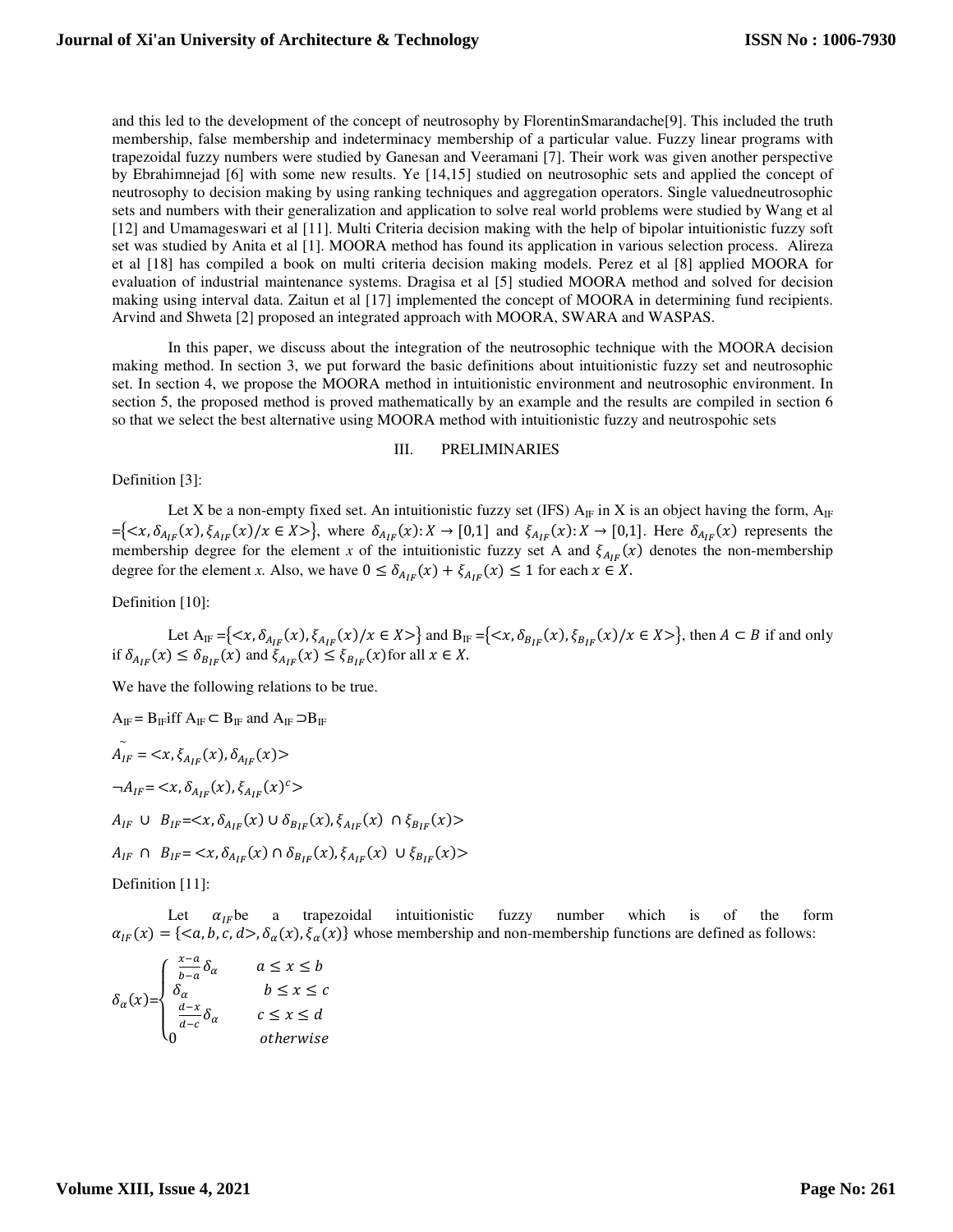$$
\xi_{\alpha}(x) = \begin{cases} \frac{(b-x)+\xi_{\alpha}(x-a)}{b-a} & \quad a \leq x \leq b \\ \frac{\xi_{\alpha}}{b} & \quad b \leq x \leq c \\ \frac{(x-c)+\xi_{\alpha}(d-x)}{d-c} & \quad c \leq x \leq d \\ 0 & \quad otherwise \end{cases}
$$

Also  $\delta_{\alpha}(x) \in [0,1]$  and  $\xi_{\alpha}(x) \in [0,1]$ 

Definition [13]:

Let  $\alpha(x) = \{ \langle a_1, b_1, c_1, d_1 \rangle, \delta_\alpha(x), \delta_\alpha(x) \}$  and  $\beta(x) = \{ \langle a_2, b_2, c_2, d_2 \rangle, \delta_\beta(x), \delta_\beta(x) \}$  be two trapezoidal intuitionistic fuzzy numbers, then we define the following:

$$
\alpha + \beta = \left[ \langle a_1 + a_2, b_1 + b_2, c_1 + c_2, d_1 + d_2 \rangle, \left( \delta_\alpha + \delta_\beta - \delta_\alpha \delta_\beta, \xi_\alpha \xi_\beta \right) \right]
$$
  
\n
$$
\alpha \beta = \left[ \langle a_1 a_2, b_1 b_2, c_1 c_2, d_1 d_2 \rangle, \left( \delta_\alpha \delta_\beta, \xi_\alpha + \xi_\beta - \xi_\alpha \xi_\beta \right) \right]
$$
  
\n
$$
\lambda \alpha = \left[ \langle \lambda a, \lambda b, \lambda c, \lambda d \rangle, 1 - (1 - \lambda_\alpha)^\lambda, \beta^\lambda \right], \lambda \ge 0
$$

Definition [11] (Neutrosophic Set):

Let X be a universe. A neutrosophic set  $\tilde{A}$  in X is defined by a truth membership function  $T_{\tilde{A}}(x)$ , an indeterminacy membership function  $I_{\tilde{A}}(x)$  and falsity membership function  $F_{\tilde{A}}(x)$ .  $T_{\tilde{A}}(x)$ ,  $I_{\tilde{A}}(x)$ ,  $F_{\tilde{A}}(x)$  are real non-standard subsets of  $]0^-, 1^+[$  and  $0^- \le T_{\widetilde{A}}(x) \le \sup I_{\widetilde{A}}(x) \le F_{\widetilde{A}}(x) \le 3^+$ 

Definition [11]: (Single Valued Neutrosophic Set):

Let X be a universe of discourse. A single valued neutrosophic set  $\tilde{A}$  over X is an object having the form  $I_{\tilde{A}}(x) : X \to [0,1], F_{\tilde{A}}(x) : X \to [0,1]$  $\widetilde{A} = \left\{ \left\langle x, T_{\widetilde{A}}(x), I_{\widetilde{A}}(x), F_{\widetilde{A}}(x) \right\rangle; x \in X \right\} \text{ where } T_{\widetilde{A}}(x) : X \to [0,1],$ 

with  $0 \leq T_{\tilde{A}}(x) + I_{\tilde{A}}(x) + F_{\tilde{A}}(x) \leq 3$  *for all*  $x \in X$ .

 $T_{\widetilde{A}}(x)$ ,  $I_{\widetilde{A}}(x)$ ,  $F_{\widetilde{A}}(x)$  denote the truth membership degree, indeterminacy membership degree and falsity membership degree of  $x$  to  $\tilde{A}$  respectively.

Definition [11]:

Consider a trapezoidal neutrosophic number  $\tilde{A} = ((a, b, c, d); w_{\tilde{A}}, w_{\tilde{A}}, y_{\tilde{A}})$  $\tilde{A} = ((a, b, c, d); w_{\tilde{A}}, u_{\tilde{A}}, y_{\tilde{A}})$  whose truth membership, indeterminacy membership and falsity membership functions can be respectively defined by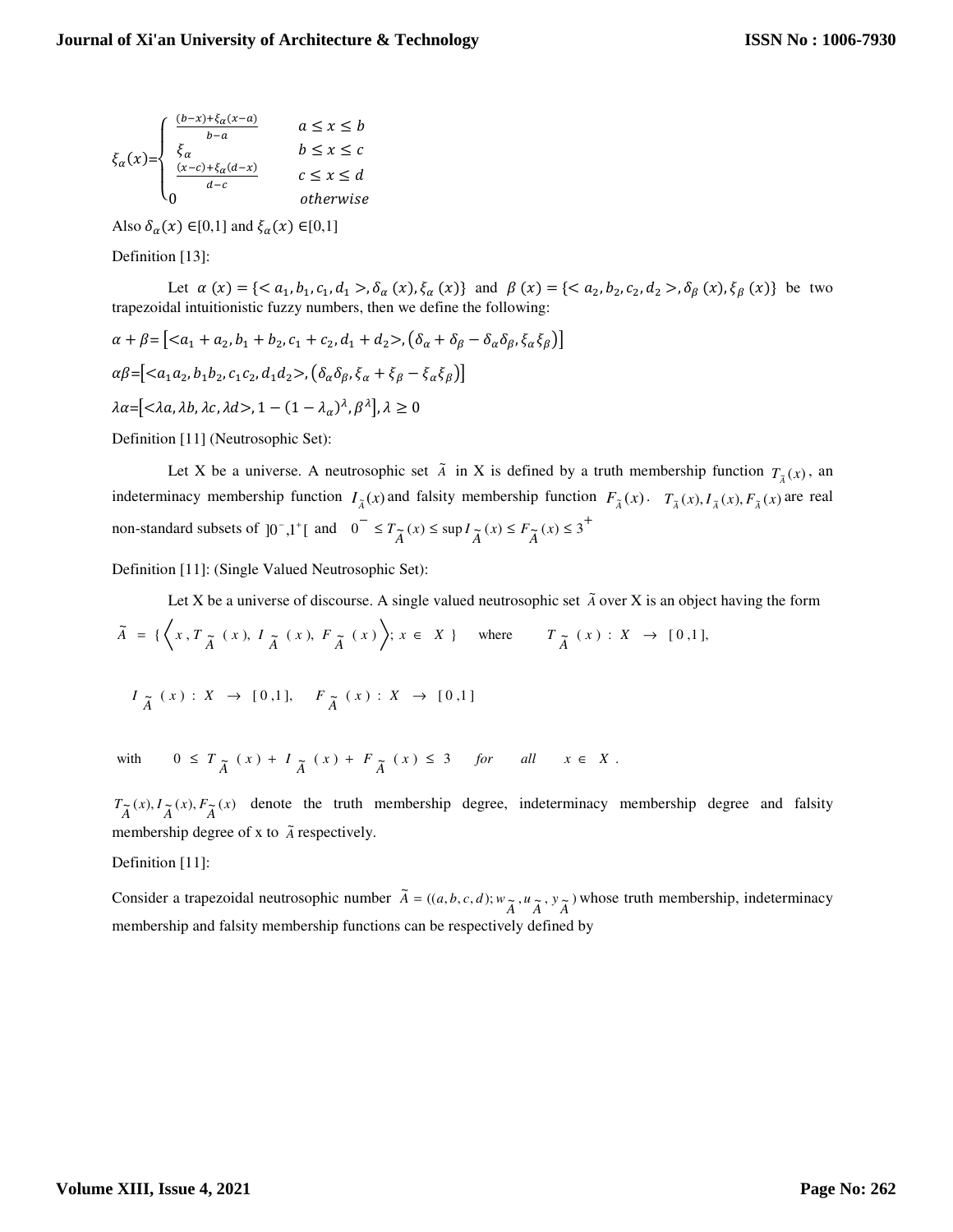$$
\mu_{\widetilde{A}}(x) = \begin{cases}\n\frac{(x-a)w_{\widetilde{A}}}{b-a} & a \leq x \leq b \\
w_{\widetilde{A}} & b \leq x \leq c \\
\frac{(d-x)w_{\widetilde{A}}}{d-c} & c \leq x \leq d\n\end{cases}
$$

 $\left\{ 0 \right\}$ 

 $\left\lfloor 1 \right\rfloor$ 

$$
\left(\frac{b-x+u_{\widetilde{A}}(x-a)}{b-a}\right)\qquad a\leq x\leq b
$$

*otherwise*

$$
v_{\widetilde{A}}(x) = \begin{cases} u_{\widetilde{A}} & b \leq x \leq c \\ \frac{(x-c) + u_{\widetilde{A}}(d-x)}{d-c} & c \leq x \leq d \end{cases}
$$

*otherwise*

$$
\begin{cases}\n b - x + y \underset{A}{\widetilde{A}} (x - a) \\
 b - a\n\end{cases} \quad a \le x \le b
$$

$$
\lambda_{\widetilde{A}}(x) = \begin{cases} y_{\widetilde{A}} & b \leq x \leq c \\ \frac{(x-c) + y_{\widetilde{A}}(d-x)}{d-c} & c \leq x \leq d \\ 1 & otherwise \end{cases}
$$

# IV. The Proposed IFMOORA method and NMoora method

Multi Objective Optimization method by Ratio Analysis is one of the decision-making techniques in use to carry out assessments based on certain criteria and alternatives decided by the decision maker. This is one of the frequently used methods as its computations are easy and involves easier calculations. MOORA method was first introduced by Brauers in the year 2004. This is a compensatory method where the desirable and undesirable attributes are taken into consideration simultaneously for ranking. Hence it is categorized as an objective method. MOORA method comprises of two components: ratio system approach and the reference point approach. Here we apply the Intuitionistic Fuzzy MOORA (IFMOORA) and the Neutrosophic MOORA (NMOORA) method to overcome the uncertainities.

#### 4.1 ALGORITHM

Step 1: A selection process is chosen and attributes are decided based on the alternatives. Attributes are then categorized as positive and negative attributes. Quantitative data are collected for each alternative based on the various attributes. In case of qualitative attributes, they are converted into quantitative attributes and the values are written in the form of a decision matrix.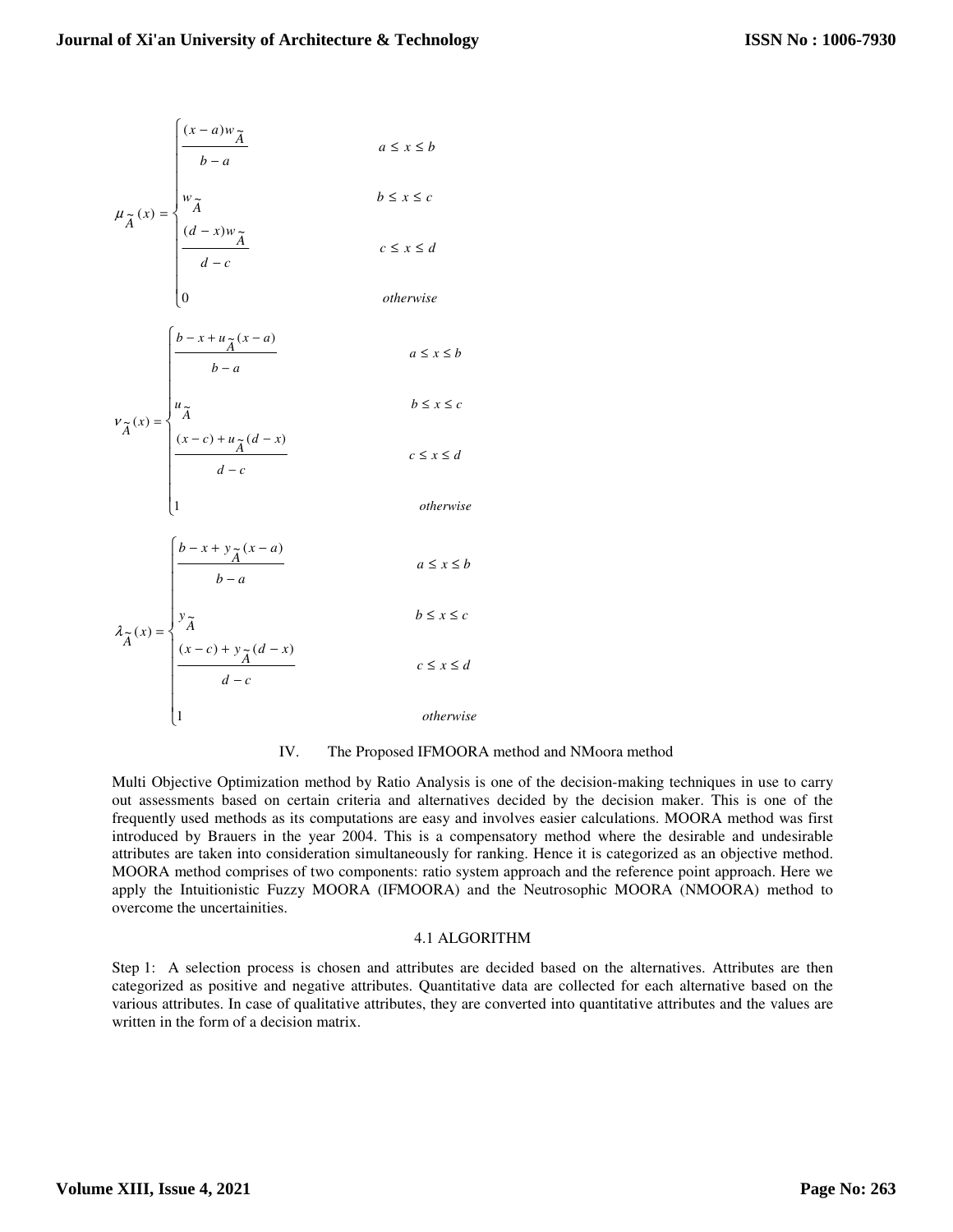$$
X = \begin{bmatrix} x_{11} & x_{12} & \dots & x_{1n} \\ \vdots & & & & \\ x_{i1} & x_{i2} & \dots & x_{in} \\ \vdots & & & & \\ x_{m1} & x_{m2} & \dots & x_{mn} \end{bmatrix} i = 1, 2, \dots, m, j = 1, 2, \dots, n
$$

where  $x_{ij}$  stands for the element of the decision matrix for  $i<sup>th</sup>$  alternative in the  $j<sup>th</sup>$  attribute.

The values of the data collected are taken as fuzzified values as intuitionistic fuzzy and neutrosophic values.In this article, we have considered intuitionistic fuzzy values in the first case and Neutrosophic values in the second case.

 Case i) In the first case, each value is considered as a trapezoidal intuitionistic fuzzy number. Each trapezoidal intuitionistic fuzzy number has a membership and non-membership value, each ranging from 0 to 1.Using defuzzification methods, the trapezoidal intuitionistic fuzzy number is converted to its crisp form and the process of IFMOORA method is carried out.

 Case ii) In the second case, each value is noted down as a trapezoidal neutrosophic number. Each trapezoidal neutrosophic number has its own truth membership, falsity membership and indeterminacy membership. As the concept of neutrosophy is counted, the uncertainity is considered as a major part and hence in real world problems, the uncertainity is overcome by using the neutrosophic techniques.Using defuzzification methods, the trapezoidal neutrosophic number is converted into its crisp form and then normalization of the decision matrix is undertaken.

Step 2: Weights for each attribute is allotted by the decision maker as  $w_1, w_2, \ldots, w_n$  such that  $\sum_{j=1}^n w_j = 1$ 

Step 3: From the decision matrix X given, we normalize the decision matrix using the equation given below $X_{ij}^*$  =

$$
\frac{x_{ij}}{\sqrt{\sum_{i=1}^{m} x_{ij}^2}}, j = 1, 2, \dots, n
$$

Here  $X_{ij}^*$  represents the normalized value of the decision matrix for the i<sup>th</sup> alternative in the j<sup>th</sup> attribute.

Step 4: Taking into consideration, the positive and the negative attributes, the reference points for each attribute is decided from the normalized decision matrix. In the case of a positive attribute, maximum values are chosen and in the case of a negative attribute, minimum values are chosen.

 The assessment values of each attribute with respect to their weights and the reference points are obtained through the equation

$$
\hat{r_j} = \sum_{j=1}^{s} x_{ij}^* w_j - \sum_{j=s+1}^{n} x_{ij}^* w_j, \quad i = 1, 2, \dots m
$$

Here s denotes the number of positive attributes and n-s denotes the number of negative attributes.

Step 5: The alternatives are finally ranked based on the assessment values. The maximum values of  $\hat{r}_j$  are obtained for each alternative and they are ranked accordingly.

V. NUMERICAL EXAMPLE:

The example quoted here is taken from a chapter in a book by Alireza[17] .

A board of directors of a factory plans to select the best alternative among the four maintenance contractors  $A_1$ ,  $A_2$ ,  $A_3$ ,  $A_4$ . The attributes specified by experts are the number of required work force  $C_1$ , machinery maintenance cost  $C_2$ , overall cost reduction  $C_3$ , contractor contract cost  $C_4$  and contract duration  $C_5$ . Additionally, the weights of attributes are equal and are assigned as 0.5.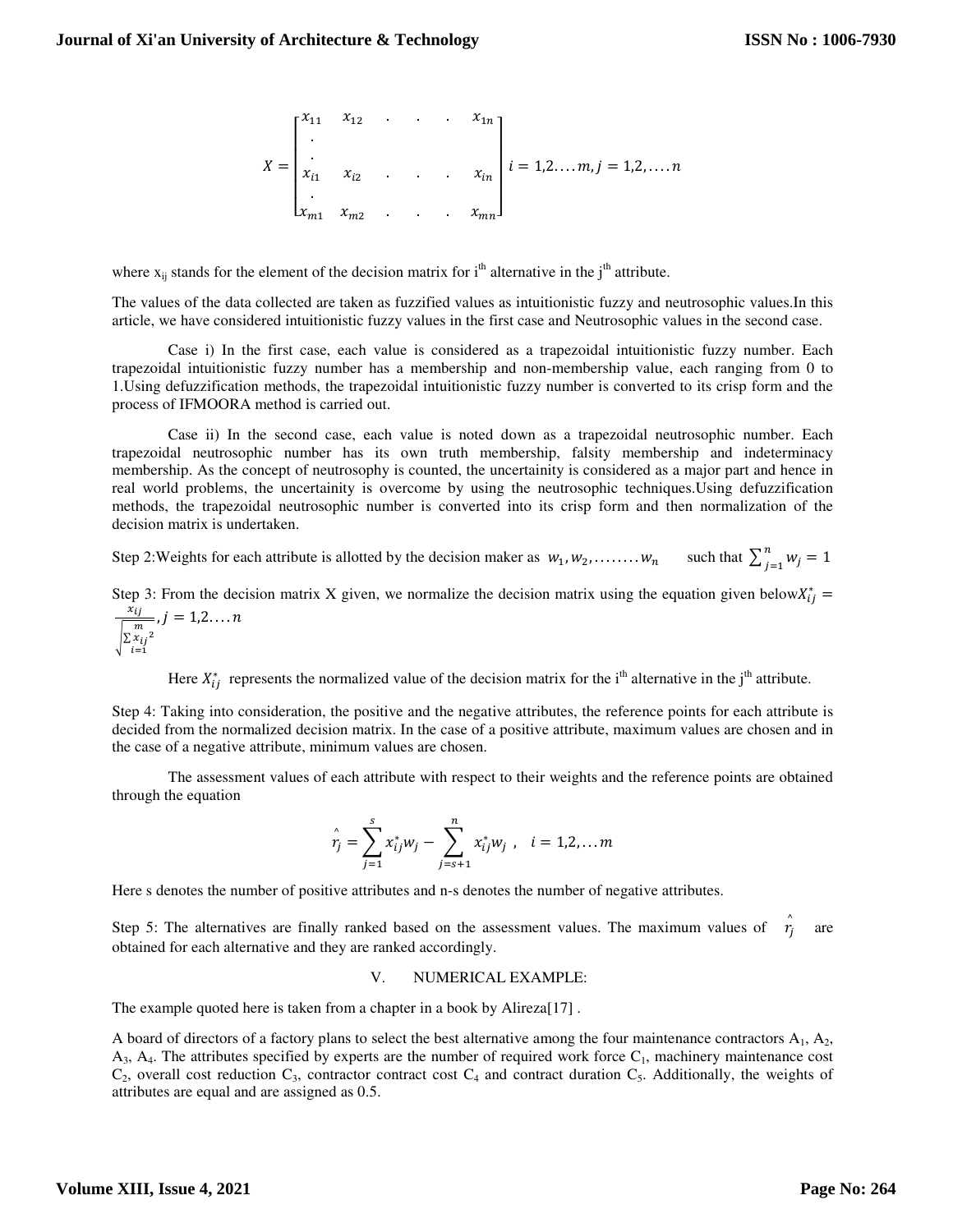Here  $C_3$  and  $C_5$  are the positive attributes and  $C_1$ ,  $C_2$ ,  $C_4$  are the negative attributes.

#### Case 1: IFMOORA METHOD:

The values of the decision matrix are given as intuitionistic fuzzy number with membership and non-membership functions.

 $A_{IF}$ =

| $(3,4,5,7)$ , $(0.21,0.78)$           | $(51,52,54,57)$ , $(0.18,0.81)$      | $(550,590,600,630)$ , $(0.72,0.27)$ | $(80,84,90,95)$ , $(0.31,0.68)$ | (69, 72, 80, 89), (0.70, 0.29)  |
|---------------------------------------|--------------------------------------|-------------------------------------|---------------------------------|---------------------------------|
| (0.1, 0.5, 1, 1.2), (0.04, 0.95)      | $(90, 92, 97, 102)$ , $(0.32, 0.67)$ | (170,180,200,230), (0.90,0.09)      | $(49,51,58,63)$ , $(0.20,0.79)$ | $(58,61,65,69)$ , $(0.75,0.24)$ |
| $(3,5,7,10)$ , $(0.30,0.69)$          | $(65,70,72,78)$ , $(0.24,0.75)$      | $(330,360,400,410)$ , $(0.81,0.18)$ | (40, 49, 60, 70), (0.20, 0.79)  | (75,79,83,89), (0.69,0.30)      |
| $\lfloor (7.9.10.15)$ , $(0.43.0.56)$ | $(68,70,75,80)$ , $(0.25,0.74)$      | (900,930,1000,1100), (0.54,0.45)    | $(71,74,80,83)$ , $(0.27,0.72)$ | $(30,35,40,45)$ , $(0.85,0.14)$ |

These intuitionistic fuzzy numbers are converted into crisp form by using the following equation

$$
D(A_{IF}) = \left( \frac{(a+b+c+d)}{4} + \frac{(m+(1-nm))}{2} \right) \text{ and are written as follows:}
$$
  
\n
$$
D(A_{IF}) = \begin{bmatrix} 4.965 & 53.685 & 593.225 & 87.565 & 78.205 \\ 0.67 & 95.575 & 195.905 & 55.455 & 64.005 \\ 6.555 & 71.495 & 375.815 & 54.955 & 82.195 \\ 10.685 & 73.5 & 983.045 & 77.275 & 38.355 \end{bmatrix}
$$

These values are normalized using the equation  $X_{ij}^* = \frac{x_{ij}}{\sqrt{m_i}}$  $\sqrt{\sum_{i=1}^{x_{ij}}^2}$  $\frac{y}{m}$ ,  $j = 1,2,...,n$  and the normalized decision matrix is :

|  | $X_{ij}^*\!\!=\!\! \begin{bmatrix} 0.3677 & 0.3576 & 0.4847 & 0.6233 & 0.5759 \\ 0.0496 & 0.6367 & 0.1600 & 0.3947 & 0.4713 \\ 0.4855 & 0.4763 & 0.3070 & 0.3911 & 0.6052 \\ 0.7915 & 0.4896 & 0.8032 & 0.5500 & 0.2824 \end{bmatrix}$ |  |
|--|----------------------------------------------------------------------------------------------------------------------------------------------------------------------------------------------------------------------------------------|--|

The reference points are chosen from the normalized decision matrix by choosing the maximum values for the positive attributes and the minimum values for the negative attributes and are given in Table 5.1.

| <b>Attributes</b>   |        |        | J.     | ◡      |        |
|---------------------|--------|--------|--------|--------|--------|
| Reference<br>Points | 0.0496 | 0.3576 | 0.8032 | 0.3911 | 0.6052 |

Table 5.1 Reference points using IFMOORA

Using the reference points from Table 5.1, the weights and the values of the normalized decision matrix, we find the assessment values using the equation:

$$
\hat{r}_j = \sum_{j=1}^s x_{ij}^* w_j - \sum_{j=s+1}^n x_{ij}^* w_j \, , \, i = 1, 2, \dots m
$$

|  | $\hat{r_j} = \begin{bmatrix} 0.1590 & 0 & 0.1592 & 0.1161 & 0.0146 \\ 0 & 0.1395 & 0.3216 & 0.0018 & 0.0669 \\ 0.2179 & 0.0593 & 0.2481 & 0 & 0 \\ 0.3709 & 0.066 & 0 & 0.0794 & 0.1614 \end{bmatrix}$ |  |  |
|--|--------------------------------------------------------------------------------------------------------------------------------------------------------------------------------------------------------|--|--|
|  |                                                                                                                                                                                                        |  |  |
|  |                                                                                                                                                                                                        |  |  |
|  |                                                                                                                                                                                                        |  |  |

By specifying the maximum amount of  $\hat{r}_j$  for each alternative, we can select the best alternative and is tabulated in Table 5.2.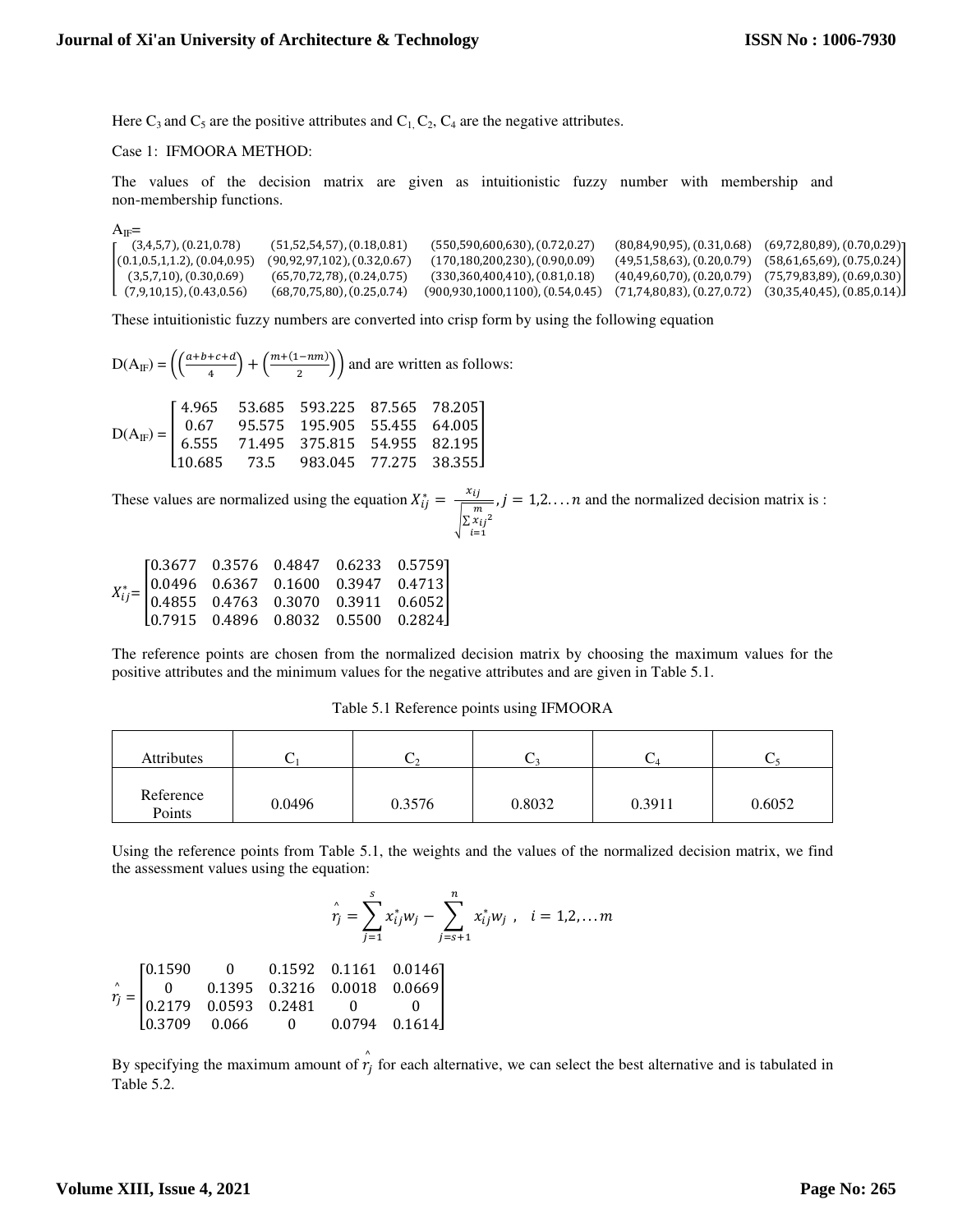| Alternative    | $\wedge$<br>Max $r_i$ | Rank |
|----------------|-----------------------|------|
| A <sub>1</sub> | 0.1592                |      |
| $A_2$          | 0.3216                | 2    |
| $A_3$          | 0.2481                | 3    |
|                | 0.3709                |      |

Table 5.2 Ranking of alternatives using IFMOORA

Hence  $A_4 > A_2 > A_3 > A_1$ 

Therefore,  $A_4$  is the best alternative.

Case 2: NMOORA METHOD:

The values of the decision matrix are given as neutrosophic number with truth membership, indeterminacy membership and falsity membership functions.

| $\int (3,4,5,7)$ | (51,52,54,57)    | (550,590,600,630)                                                                   | $(80,84,90,95)$ $(69,72,80,89)$ ]     |
|------------------|------------------|-------------------------------------------------------------------------------------|---------------------------------------|
|                  | (90,92,97,102)   | (170, 180, 200, 230)                                                                | $(49,51,58,63)$ $(58,61,65,69)$       |
|                  | (65,70,72,78)    | (330,360,400,410)                                                                   | $(40, 49, 60, 70)$ $(75, 79, 83, 89)$ |
| (7,9,10,15)      | (68, 70, 75, 80) | (900.930.1000.1100)                                                                 |                                       |
|                  |                  | A <sub>N</sub> = $\begin{bmatrix} (0.1, 0.5, 1, 1.2) \\ (3.5, 7, 10) \end{bmatrix}$ | (71,74,80,83) (30,35,40,45)J          |

These neutrosophicnumbers are converted into crisp form by using the following equation

 $D(A_N) = \left[ a + d + \frac{1}{2}(c - b) \right] \left[ T_\alpha - I_\alpha - F_\alpha \right]$  and the confirmation degree is assumed to be (0.9,0.1,0.1) for this problem.

$$
D(A_N) = \begin{bmatrix} 7.35 & 76.3 & 829.5 & 124.6 & 113.4 \\ 1.085 & 136.15 & 287 & 80.85 & 90.3 \\ 9.8 & 100.8 & 532 & 80.85 & 116.2 \\ 15.75 & 150.35 & 1424.5 & 109.9 & 54.25 \end{bmatrix}
$$

These values are normalized using the equation  $X_{ij}^* = \frac{x_{ij}}{\sqrt{m_i}}$  $\sqrt{\sum_{i=1}^{x_{ij}}^2}$  $\frac{y}{m}$ ,  $j = 1,2,...,n$  and the normalized decision matrix is :

|  |  | $X_{ij}^*\!\!=\!\!\begin{bmatrix} 0.3678 & 0.3572 & 0.4724 & 0.6178 & 0.5859 \\ 0.0543 & 0.6374 & 0.1634 & 0.4008 & 0.4665 \\ 0.4904 & 0.4719 & 0.3030 & 0.4008 & 0.6003 \\ 0.7882 & 0.4932 & 0.8113 & 0.5449 & 0.2803 \end{bmatrix}$ |  |
|--|--|---------------------------------------------------------------------------------------------------------------------------------------------------------------------------------------------------------------------------------------|--|
|  |  |                                                                                                                                                                                                                                       |  |

The reference points are chosen from the normalized decision matrix by choosing the maximum values for the positive attributes and the minimum values for the negative attributes and are tabulated in Table 5.3.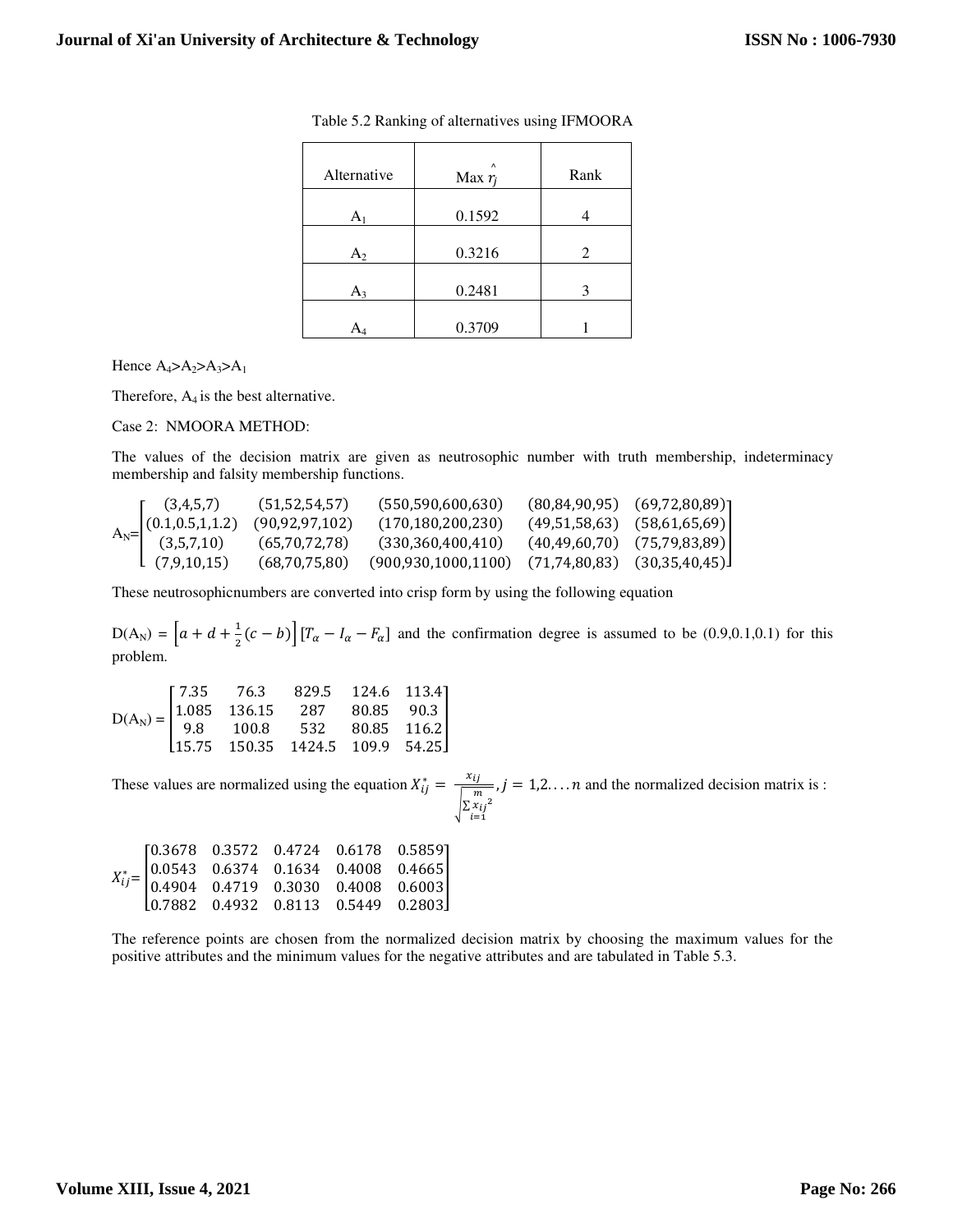| Attributes          | ت      | しっ     | しろ     | $C_4$  | ╰      |
|---------------------|--------|--------|--------|--------|--------|
| Reference<br>Points | 0.0543 | 0.3572 | 0.8113 | 0.4008 | 0.6003 |

Table 5.3 Reference Points using NMOORA

Using the reference points, the weights and the values of the normalized decision matrix, we find the assessment values using the equation:

$$
\hat{r}_j = \sum_{j=1}^s x_{ij}^* w_j - \sum_{j=s+1}^n x_{ij}^* w_j, \quad i = 1, 2, \dots m
$$

 $r_j$  $\hat{\mathbf{r}}$  $=$   $\vert$  $\begin{bmatrix} 0.0627 & 0 & 0.0677 & 0.0434 & 0.0028 \ 0 & 0.0560 & 0.1295 & 0 & 0.0267 \end{bmatrix}$ 0 0.0560 0.1295 0 0.0267  $\begin{bmatrix} 0.0872 & 0.0229 & 0.1016 & 0 & 0 \ 0.1467 & 0.0272 & 0 & 0.0288 & 0.064 \end{bmatrix}$ 

By specifying the maximum amount of  $\hat{r}_j$  for each alternative, we can select the best alternative and are given in Table 5.4.

| Alternative | $\wedge$<br>Max $r_i$ | Rank |
|-------------|-----------------------|------|
| А           | 0.0627                |      |
| $A_2$       | 0.1295                | 2    |
| $A_3$       | 0.1016                | 3    |
|             | 0.1467                |      |

Table 5.4 Ranking of alternatives using NMOORA

Hence  $A_4 > A_2 > A_3 > A_1$ 

Therefore,  $A_4$  is the best alternative.

# VI. RESULTS AND CONCLUSION

 In the first case, the number was taken as a trapezoidal intuitionistic fuzzy number wherein the degree of acceptance and the degree of rejection is alone considered. That is, how far it can be true and how far it can be false was taken into account and assessment was made in selecting the best alternative using IFMOORA method. Among the four alternatives, i.e., amidst the four maintenance contractors,  $A_4$  was selected as the best alternative when acceptance and rejection degree was considered for each value provided by the decision-maker.

The concept of indeterminacy proposed by Smarandache puts forth the concept of how far the uncertainity can be dealt with. Hence in the second case, the degree of indeterminacy was also taken into consideration and NMOORA method was applied. For each trapezoidal neutrosophic number, the degree of a value not being true and not being false was considered, i.e., the neutrality of falsity and truthness was taken into account and the NMOORA method was applied. In this method too, among the four maintenance contractors, A<sub>4</sub> was selected as the best one.